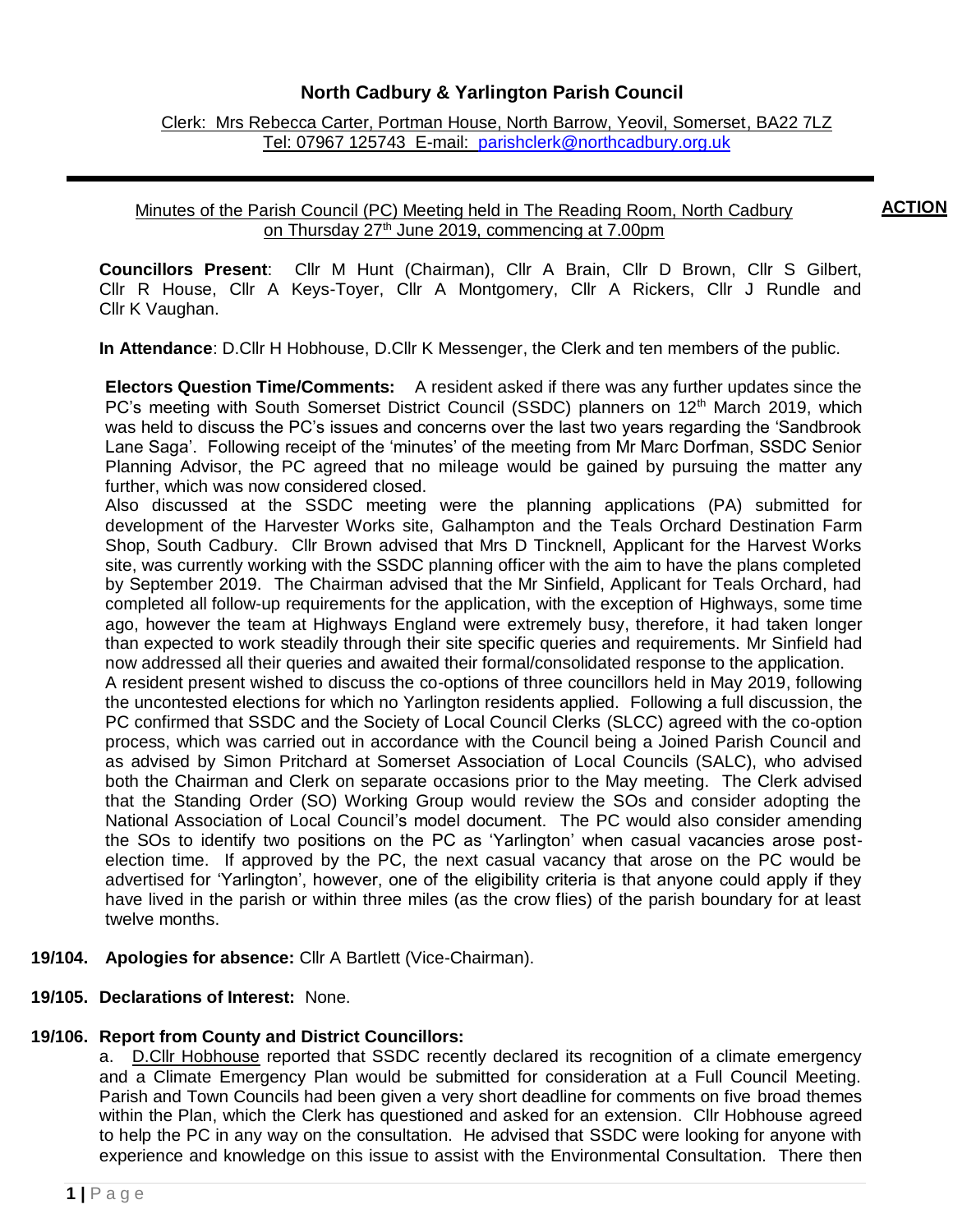followed a full discussion on Climate Change and Environmental issues, in which Cllr Hobhouse advised that plastic was not the major issue in the consultaiton and that Climate Change was due to the production of CO2. He advised that schools were also being consulted in the same manner as Parish and Town Councils and there would be public consultations/assemblies held in Yeovil. **ACTION**

### **19/107. Minutes of the Annual Parish Council and Ordinary Parish Council Meetings held on 15th May 2019 were received, agreed and signed as a true record.**

### **19/108. Matters Arising from the Minutes:**

a. Highways and Rights of Way (ROW) Reports.Cllr Brain previously circulated his detailed reports that can be found at Attachments 1 and 2 and include clarification on the responsibilities of landowners regarding ROW. Cllr Montgomery advised that he had submitted a number of applications to SCC for footpath diversions in order to provide circular routes in the parish, which he could then advertise in the parish. **Following a brief discussion it was agreed that any issues with footpaths should be discussed in the first instance with the landowner and Cllrs Montgomery and Brain agreed to liaise regarding advertising/publishing circular walks, to be discussed further at the next meeting.** 

**AB / AM Clerk**

**19/109. Formal proposal for the PC to approve the writing of a Neighbourhood Plan (NP):** Mr M Martin previously circulated the NP Working Group's (WG) proposal to produce a NP, for which the PC would remain the designated body and be responsible for all decisions. The NP would help shape and influence the nature of the community in which it would like to be part of in the future. The NP would be a statutory force as part of the SSDC Local Plan and have to be considered by local planning authorities and considered in planning appeals. There would be several steps in the process to produce the plan, which the WG hoped to complete within two years and would consult with and obtain approval of the PC at every stage. The draft NP would be submitted to an Independent Examiner before submitting to SSDC for referendum. **Following a full discussion, the PC agreed unanimously to commence work to write a NP and agreed the composition of a WG of seven (Mike Martin, Richard Rundle, Barrie Board, Cllr Alan Brain, Cllr Andy Keys-Toyer, Bruce Critchley and Sue Cox) plus, it was proposed and hoped, an additional member from Yarlington. It was agreed that additional temporary co-options to the WG might be necessary as the project developed.** *(Cllrs Hobhouse and Messenger left the meeting at 8.20pm)*

**19/110. Parish Councillor Roles, Responsibilities and WGs were agreed as follows:** 

- a. Village Hall Committee Representatives: North Cadbury – Cllr John Rundle Galhampton – Cllr Rickers Yarlington – Cllr R House
- b. Parish Paths Liaison Officer (PPLO) and PC Footpath Wardens Mrs S Fone (PPLO), Cllr Brain
- c. Internal Auditor Mrs J Wade
- d. North Cadbury Allotment Association Representative Cllr A Keys-Toyer
- e. Precept / Finance Committee The Clerk and Cllr J Rundle
- f. Standing Order Committee The Clerk and Cllrs Bartlett, Brown and House
- g. Highways and Byways Cllr Brain
- h. Human Resource Committee Cllrs Rickers, Rundle and Vaughan
- i. Environmental Cllr Vaughan
- j. Neighbourhood Plan Working Group Cllrs Brain and Keys-Toyer
- k. Bank Signatories Cllrs Brain, Brown, Hunt, Keys-Toyer, Rickers and Rundle.
- l. Climate Change/Sustainability Cllrs Brown and Montgomery
- m. Media and Communication The Clerk and Cllrs Brain and Brown

### **19/111. Planning:**

a. South Somerset District Council (SSDC) Decisions: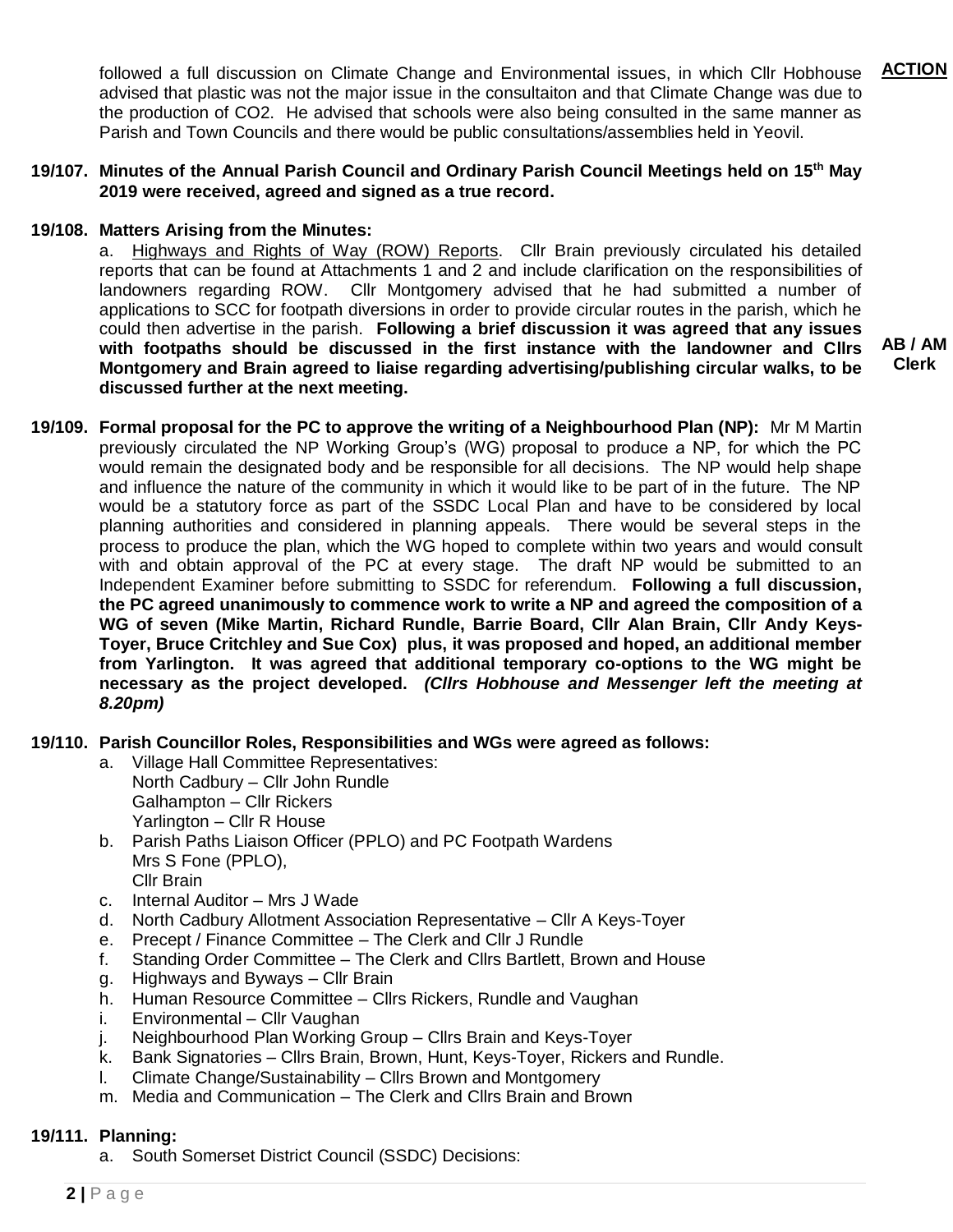i. **PA 19/01085/HOU**. Erection of single storey extension to bungalow at Kerian, Corkscrew Lane, North Cadbury – **PERMITTED WITH CONDITIONS**.

ii. **PA 19/01165/LBC**. Alterations to existing outbuilding to use as farm office at Manor Farm, Woolston Road, North Cadbury. – **PERMITTED WITH CONDITIONS**.

### **19/112. Completion and approval of the Annual Governance and Accountability Return (AGAR) 2018/19 Part 2.**

a. The Annual internal Audit Report for the Annual Declaration, carried out by Mrs J Wade, was received and noted with no observations.

b. The Annual Governance Statement (Section 1) was approved and signed.

c. The Accounting Statements were formally approved and signed (Section 2).

d. The PC confirmed that the statements on the Certificate of Exemption applied and that neither income nor expenditure exceeded £25,000. The Certificate of Exemption was signed accordingly.

### **19/113. Finance and Accounts:**

## a. **The PC agreed the quote of £160 to refurbish the Woolston Road notice board.**

b. Payments Approved:

| Grant – Friends of Castle Cary Library             | £100.00 |
|----------------------------------------------------|---------|
| <b>SALC Councillor Training 5 Jun 19</b>           | £75.00  |
| Advertising in Excalibur Magazine Aug 19 to Jul 20 | £60.00  |
| <b>Annual Parish Meeting Expenses</b>              | £26.70  |
| Clerks Expenses Jun 19                             | £20.80  |
|                                                    |         |

### **19/114. Correspondence circulated:**

a. Letter from SSAFA to Town and Parish Councils – VE Day 75 celebrations 8 to 10 may 2020, invitation to take part via [www.veday75.org](http://www.veday75.org/)

### **19/115. Items of Report and Future Business:**

a. Cllr Brown volunteered to attend a tree planting conference 'Trees for Somerset: Trees for your Parish' held by 'Reimagining the Levels' on 2<sup>nd</sup> August 2019. **DB**

b. Cllr Rundle asked for an update on the website. The Clerk and Cllr Brain were working together to ascertain the most suitable website to meet the parish's needs. **Clerk**

c. Cllr Brown asked for 'Social Media' to be included on the agenda for the next meeting.

d. The Chairman and Cllr Vaughan attended the Police Community Support Officer (PCSO) Beat Surgery in June held by PC Sara Stephenson and PCSO Stefan Edwards. It was a very useful meeting at which they were informed the police were recruiting more people. Following a brief discussion the Clerk agreed to ask PCSO Edwards if the new Beat Surgery rota could include Galhampton and Yarlington Village Halls. **Clerk**

**19/116. Date and time of next meeting:** will be held on 24 th July 2019 in Yarlington Village Hall, commencing at 7.00pm.

There being no further business the meeting closed at 9.05 pm.

SIGNED……………………………………… DATED……………………………..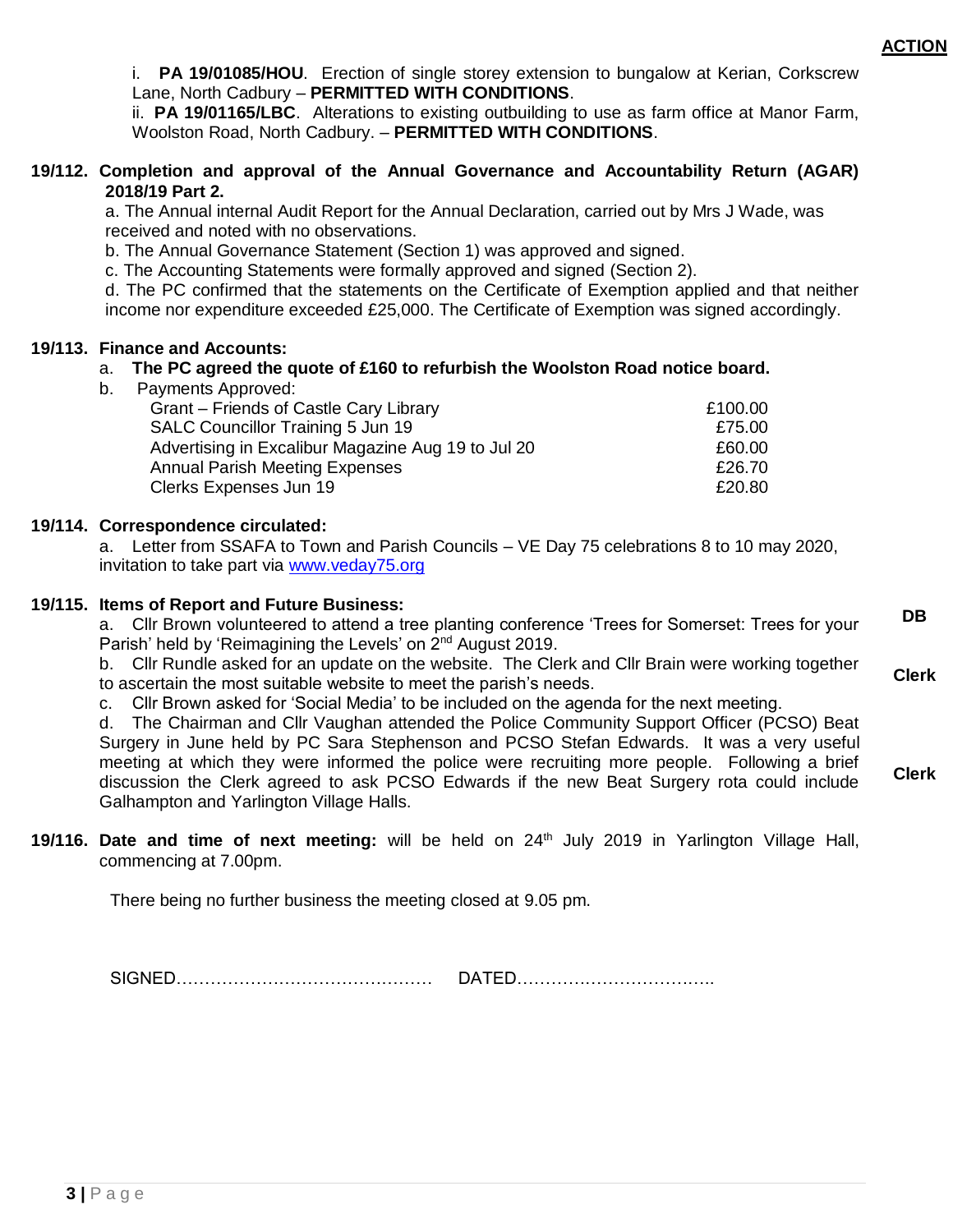## Attachment 1

## **North Cadbury and Yarlington Parish Council Rights of Way Report - June 2019**

## **Works Completed**

No update since May 19

## **Works in Hand**

As reported before there are fifteen reported problem areas reported for this Parish including:

### **Footpath Reference:**

| WN 19/63  | Handrails to be replaced/repaired.                                             |  |
|-----------|--------------------------------------------------------------------------------|--|
| WN 19/98  | Signpost.                                                                      |  |
| WN 19/101 | Signpost.                                                                      |  |
| WN 19/105 | Consultations with adjoining landowners; TPO to be placed on restricted byway; |  |
|           | Bollards installed at either end; extensive works to repair surface. *         |  |
| WN 19/17  | Stiles to be repaired/rebuilt.                                                 |  |
| WN 19/6   | Stile to be repaired/rebuilt.                                                  |  |
| WN 31/7   | Stiles to be repaired/rebuilt.                                                 |  |
| WN 27/3   | Large bridge to be removed/rebuilt.                                            |  |
| WN 19/72  | Stile/sleeper bridge to be replaced.                                           |  |
| WN 19/80  | Bridge to be replaced.                                                         |  |
| WN 19/96  | Stiles to be repaired/rebuilt.                                                 |  |

\* Funding has been allocated for the renovation of the surface of this route however work will only commence once the Traffic Regulation Order (TRO) has been raised and approved. We await the 'No Motor Vehicles' and 'Except for Access' signs to be installed.

We also requested permission of Somerset County Council for the route to be temporarily blocked to unauthorised 4X4 vehicles while the TRO is being progressed but this was refused.

## **Additional Identified Problem Areas**

## **Yarlington**

| WN31/8    | This has been redirected. Also missing finger posts and lack of way marking in yard.    |
|-----------|-----------------------------------------------------------------------------------------|
| WN31/10   | There is an obscured gate with concrete posts and no way marking to indicate the route. |
| WN 31/10  | Electric fences with no protection and too close to boundary to allow for               |
| & WN 31/9 | passage.                                                                                |
| WN31/7    | Waymark needed at corner of field (concrete post) just by Yarlington House,             |
|           | Also no way-marking in farmyard at the southern end.                                    |

## **Footpath Routes**

It has been thought that, in addition to the available OS maps which illustrate footpath routes, we could provide a more approachable map, for residents and visitors who are less hardened walkers, illustrating routes within the parish, each around an hour in duration.

With thanks to both our PPLO, Susan Fone, and our Area Warden, Eve Wynn, drafts of these have been developed and are attached (please note that these are scans of A3 maps and are provided mainly for illustrative purposes). Other than the Parish website thought perhaps needs to be given to how to publicise these.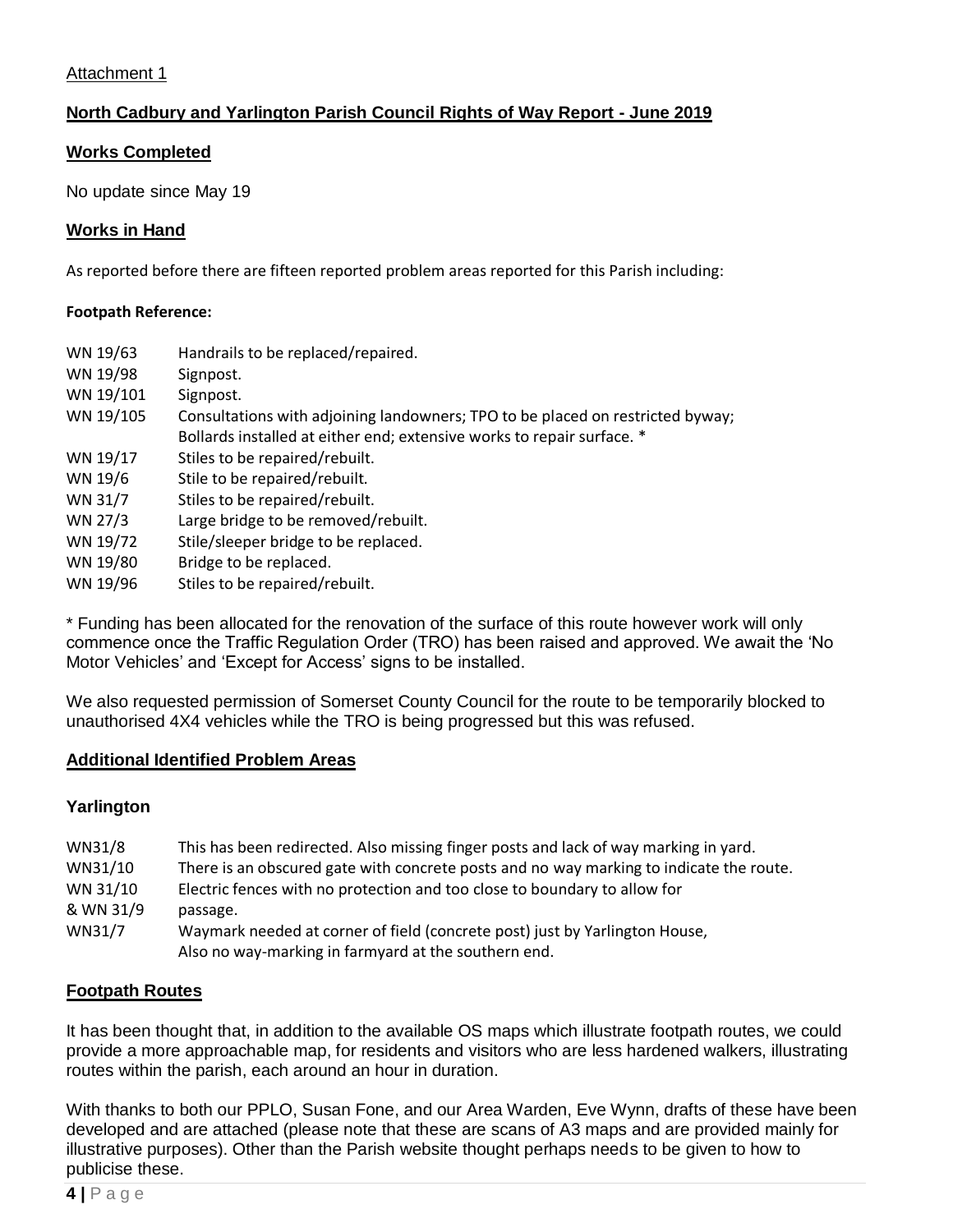## **Stiles & Cross Compliance**

I sought clarification on the responsibilities of landowners regarding Rights of Way from the Rights of Way Service Manager at Somerset County Council and received the following reply:

## **Maintenance of stiles and gates**

It is the duty of the landowner to ensure that any stiles and gates are kept in a good state of repair. The County Council's duty only extends to ensuring that the landowner complies with this obligation and to provide a grant of 25% towards repairing or replacing such structures. The County Council has a discretionary power to extend this grant.

## Highways Act 1980 s 146

When considering the replacement or installation of new gates and stiles, the County Council will seek the least restrictive option following the priority principle of BS 5709 of gap, then gate, then stile; The Council will not permit replacement furniture of a more restrictive character. Where the Council requests a less restrictive option it may meet any extra costs involved (e.g. where a kissing-gate is installed to replace a stile) either from internal or external funding sources.

The current financial position of the Council has brought this policy position, and our discretion into sharper focus, with a greater emphasis now on landowners doing their bit and/or encouraging greater volunteer activity e.g. Ramblers working parties installing gates, etc.

There's not always a one size fits all for each situation in terms of approach, and unless the Council adopts a full enforcement model it will remain with each RoW Warden to exercise their judgement as to the best solution in each situation with the budget and volunteer resource that they have available.

Following the offer from the Mendip Ramblers to provide assistance in installing replacement stiles, Eve Wynn and Susan Fone have been working on a package of work suitable for the Mendip Ramblers to undertake.

**As a reminder, the best way to report rights of ways issues is via:**  <https://roam.somerset.gov.uk/roam/map>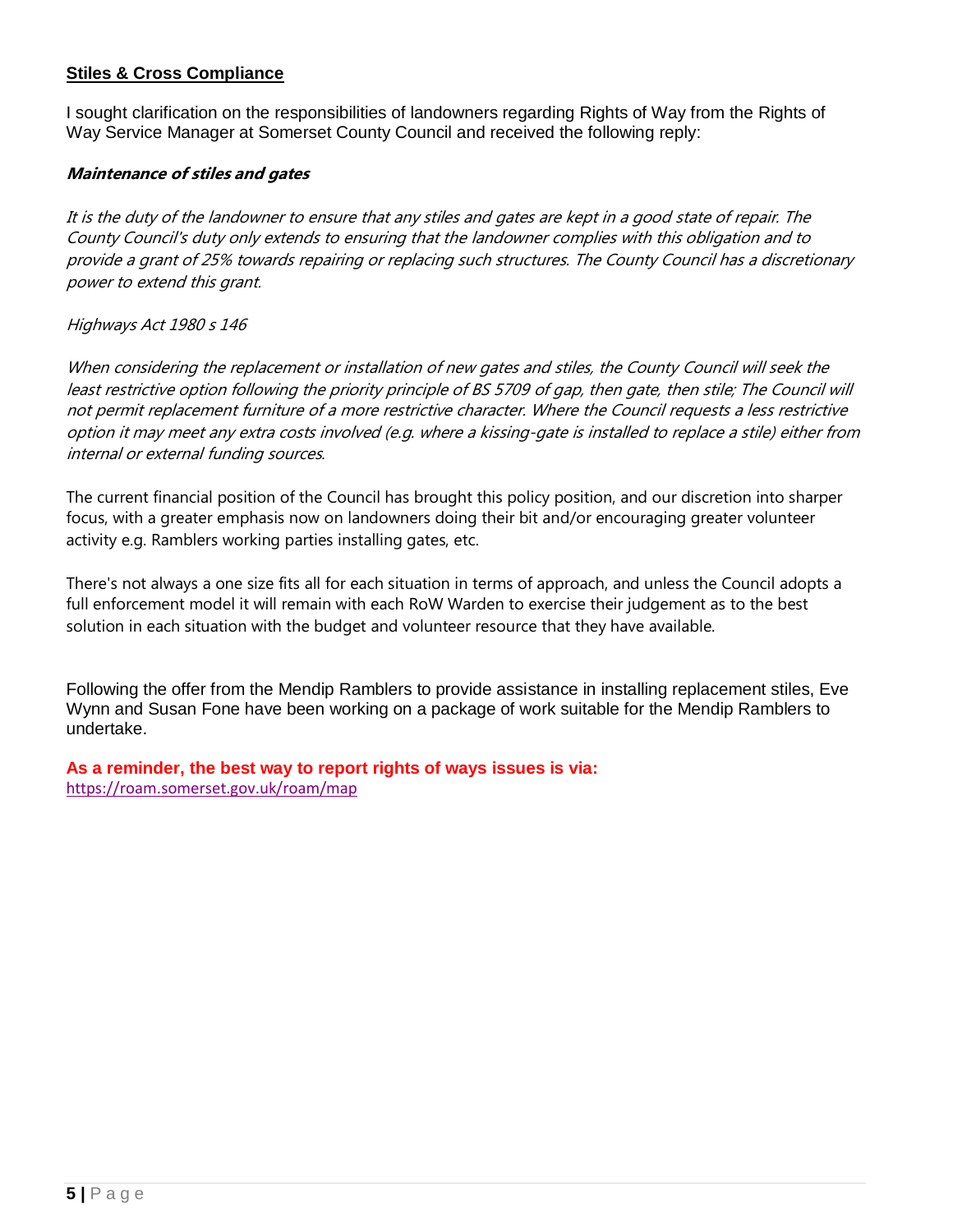# Attachment 2

# **North Cadbury & Yarlington Highways Report – June 2019**

| <b>Three Ashes</b><br>Junction/Cary<br><b>Road</b>                  | The demolished chevrons at the corner approaching the Three Ashes<br>junction were identified by Highways and Traffic Management as a<br>safety defect and have been remedied.                                                                                                                                                                                                               |
|---------------------------------------------------------------------|----------------------------------------------------------------------------------------------------------------------------------------------------------------------------------------------------------------------------------------------------------------------------------------------------------------------------------------------------------------------------------------------|
| <b>Drains in Lower</b><br><u>Back Way/</u><br><b>Sandbrook Lane</b> | Following improvements to the drainage in the lane patching work will<br>be considered from April 2019 - Ongoing.                                                                                                                                                                                                                                                                            |
| <b>Lower Back Way</b><br><b>Opposite</b><br><b>Sycamore Cottage</b> | As above. Patching will be considered from April 2019 - Ongoing.                                                                                                                                                                                                                                                                                                                             |
| <b>Sandbrook Lane</b><br><b>Right of Way</b><br><u>Erosion</u>      | On the stretch of lane leading past "the Cabbage Patch" water is<br>leaving the lane though the hedge into the field, in two places on the<br>east side, making the footpath (part of the Leland Trail) unpassable.<br>SCC need to determine where the local gullies outfall to then identify<br>a solution - Ongoing.                                                                       |
|                                                                     |                                                                                                                                                                                                                                                                                                                                                                                              |
| <b>Highway Erosion</b><br><b>Sandbrook Lane</b>                     | The edges of the lane are eroding in a number of places.<br>The latest response from SCC is that the verge erosion remediation<br>would be arisings placed and compacted and the verge re-<br>established on top of that. This is awaiting budget allocation for the<br>program.<br>The latest update is that other options are being considered as there<br>may be something more suitable. |
| <b>Drains in Hearn</b><br>and March Lanes                           | Drain pipe damage, close to the junction of Galhampton Manor, will<br>benefit from repairs in the near future.                                                                                                                                                                                                                                                                               |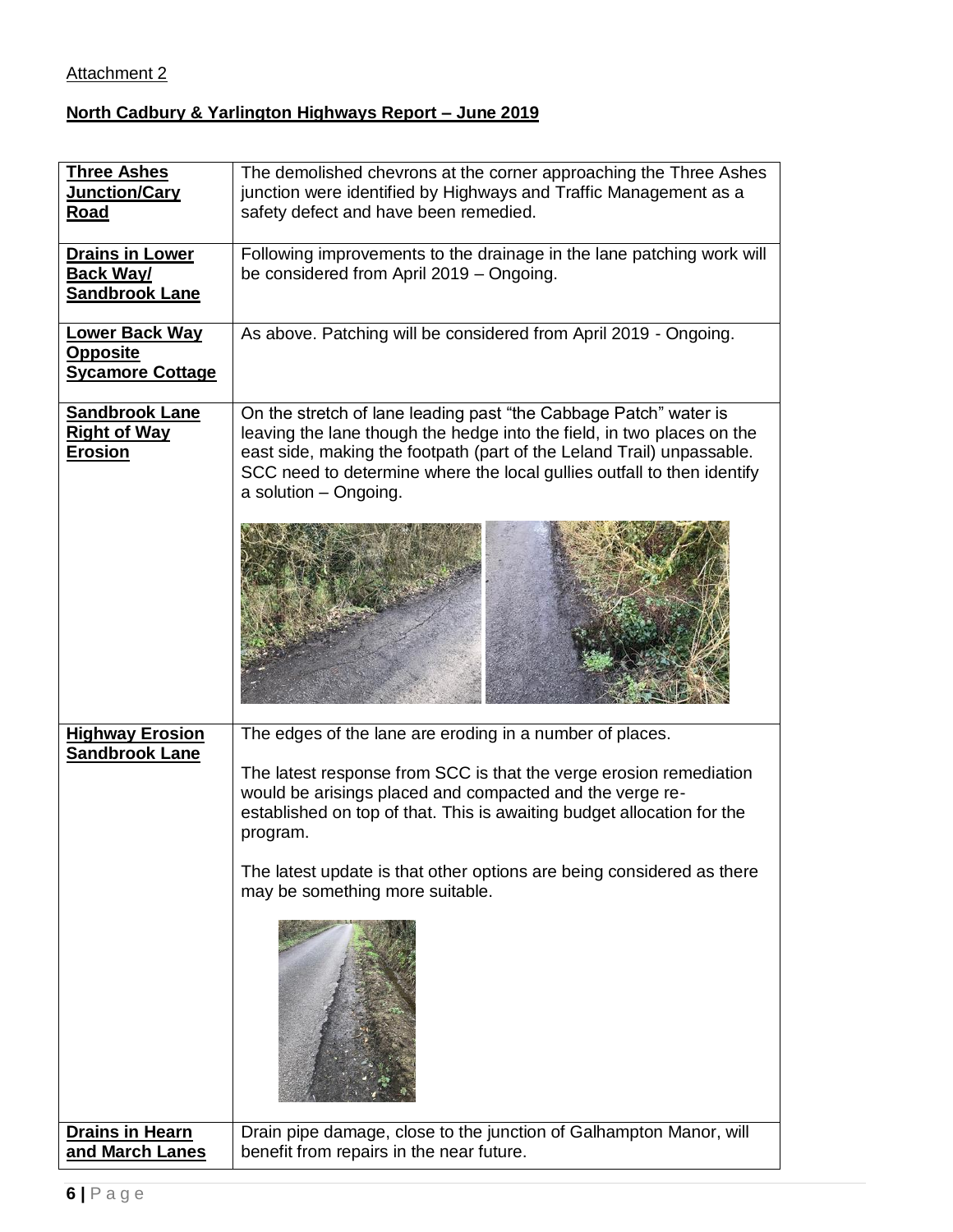|                                                                                             | Works are pending this financial year.                                                                                                                                                                                                                                                                                                                                                                                                                                                                                                                                                                                                                                                                                     |
|---------------------------------------------------------------------------------------------|----------------------------------------------------------------------------------------------------------------------------------------------------------------------------------------------------------------------------------------------------------------------------------------------------------------------------------------------------------------------------------------------------------------------------------------------------------------------------------------------------------------------------------------------------------------------------------------------------------------------------------------------------------------------------------------------------------------------------|
| <b>Highway Erosion in</b><br><b>Hearn and March</b><br><b>Lanes</b>                         | Patching will be considered from April 2019 - Ongoing                                                                                                                                                                                                                                                                                                                                                                                                                                                                                                                                                                                                                                                                      |
| <b>Highway erosion in</b><br><b>West Street</b><br>Yarlington                               | The road surface has been patched.                                                                                                                                                                                                                                                                                                                                                                                                                                                                                                                                                                                                                                                                                         |
| <b>Highway Erosion</b><br>on the lane joining<br><b>West Street to</b><br><b>Stoke Lane</b> | The lane joining West Street to Stoke Lane has been patched.                                                                                                                                                                                                                                                                                                                                                                                                                                                                                                                                                                                                                                                               |
| <b>Yarlington, Pound</b><br>Lane                                                            | The damage to the surface was seen by the Highways Service<br>Manager on 3 June. A follow up email that day said that repairs had<br>been authorised to be undertaken this month.                                                                                                                                                                                                                                                                                                                                                                                                                                                                                                                                          |
| <b>Highway Erosion in</b><br><b>Stoke Lane in the</b>                                       | With reference to the map on the following page:                                                                                                                                                                                                                                                                                                                                                                                                                                                                                                                                                                                                                                                                           |
| <b>Vicinity of</b><br><b>Yarlington Mill</b><br>Farm                                        | Section A is periodically cleaned on a planned program and<br>sometimes cleaned reactively however SCC are now aware that<br>works are required. Funding will be available during the 2019<br>Financial Year to effect repairs. This will include underground filter<br>drains to try to capture the springs which seem to be here.<br>Section B, part of the surface water drainage outfalls to here however<br>the ditch is the riparian responsibility of the landowner (Emily Estate)<br>and needs to be cleared by them. A meeting was recently held with<br>the landowner and they have agreed that the hedgerows and ditches<br>are to be attended to.<br>On completion of these works patching will be undertaken. |